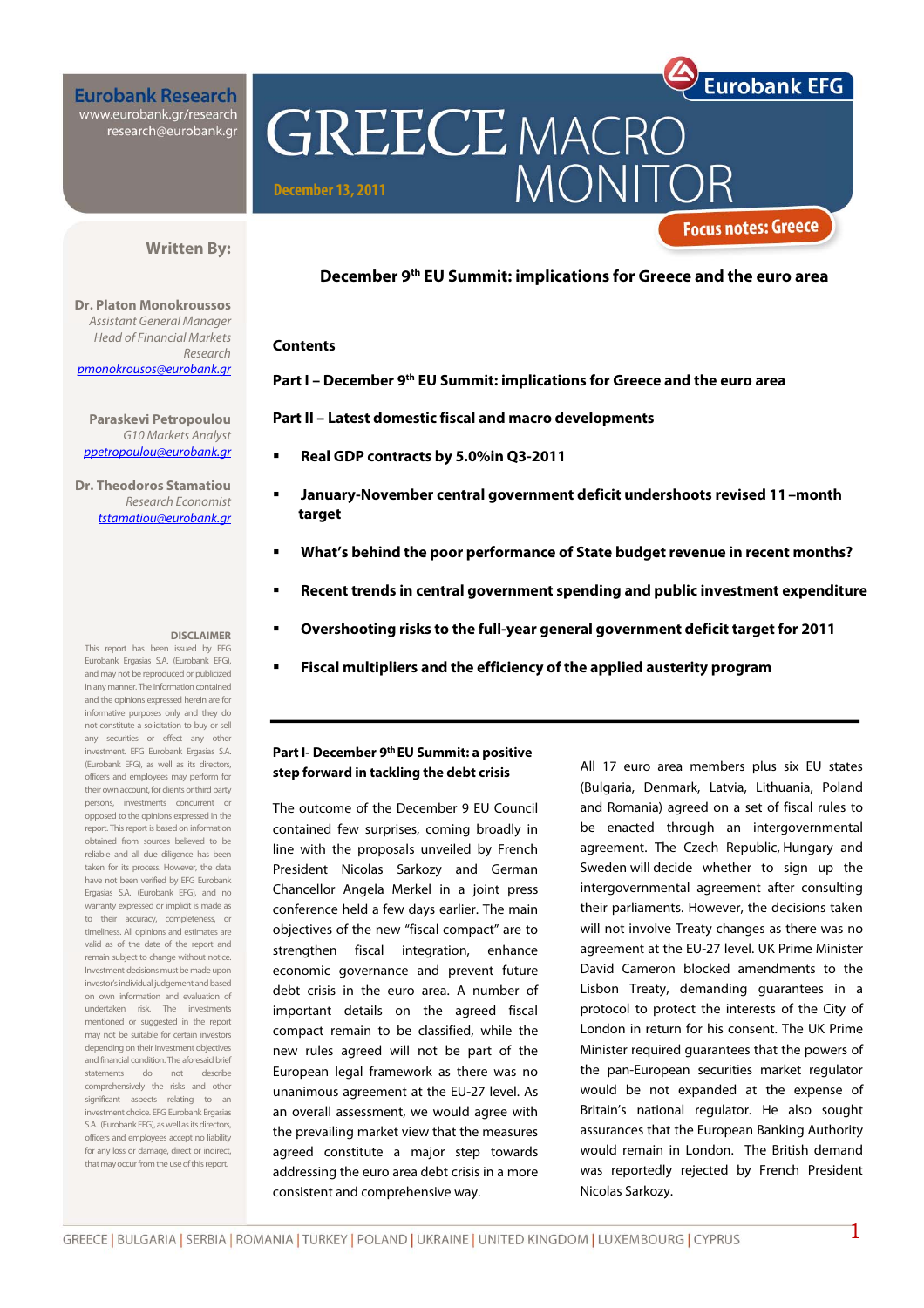# **GREECE MACRO MONITOR**



December 13, 2011



### **Focus notes: Greece**

The decision to seek an intergovernmental accord on the new fiscal compact was reached based on what it is know as "enhanced co-operation" procedure under the Lisbon treaty. This procedure allows a group of at least nine EU member states to "establish advanced integration or cooperation in the area within EU structures" if all 27 member states fail to reach an agreement. The deadline for finalizing the draft of this agreement is March 2012. A national ratification process will commence thereafter. A simple protocol or intergovernmental agreements can be approved by a simple parliamentary vote in national parliaments and may allow the block to avert the need for national referendum in countries like Ireland.

The broad framework agreed at the December 9<sup>th</sup> Summit centers on the following areas of action:

- **I. Tighter fiscal framework enshrined in national legislation**
- **A fiscal stability rule for all euro area members.** A key element of stricter fiscal discipline entails Eurozone state budgets to be balanced or in surplus. This principle will be deemed respected if, as a rule, the annual structural deficit, i.e., the deficit adjusted for the impact of the economic cycle, does not exceed 0.5% of nominal GDP. Comment: This rule looks very similar to Germany's "debt brake", incorporated in the country's constitution in 2009. Starting in 2016, the German federal government will be constrained to a deficit ceiling of no more than 0.35%-of-GDP, while the states will no longer be allowed to run deficits from 2020 onwards. The law permits an exception to be made for emergencies such as a natural disaster or severe economic crisis.
- **Fiscal stability rule to be enshrined in national legal systems, at a constitutional or equivalent level.** In each member state, it will be defined on the basis of principles proposed by the Commission. The rule will contain an automatic correction mechanism that will be triggered in the event of deviation. The European Court of Justice will verify the transposition of this rule into national law. Separately, a mechanism will put in place for member states reporting their national debt issuance plans in advance. Comment: After Germany, Spain was the second euro area country to approve (September 2011) a "golden rule" of budget stability in its constitution. Italy and France have expressed intention to follow suit. Greek Finance Minister Evangelos Venizelos said during a joint press conference with the Greek Prime Minister soon after the conclusion of the December 9<sup>th</sup> EU Summit that a fiscal stability rule will be enshrined in the country's constitution after 2013, when

amendments are permitted. Until then, the rule will be incorporated as an international law based on Article 28 of the Greek constitution which states that "The generally recognized rules of international law, as well as international conventions as of the time they are sanctioned by statute and become operative according to their respective conditions, shall be an integral part of domestic Greek law and shall prevail over any contrary provision of the law".

- **Countries subject to Excessive Deficit Procedure** will have to submit an economic partnership programme to the Commission and the Council, detailing how they plan to implement a lasting correction of deficits. The implementation of the plan will be monitored by the Commission and the Council. **The Commission will also be granted intrusive power to monitor the key parameters of the fiscal stance in national budgetary plans** before they are submitted to national parliaments. In case that the Commission "identifies particularly serious non-compliance with the Stability and Growth Pact, it will request a revised draft budgetary plan". Comment: Contrary to Germany's initial proposal, the Commission will not be empowered to veto national draft budget bills. A number of countries, including Ireland, France and the Netherlands have expressed certain reservations to the idea of handing too much national sovereignty over budgets to non-elected EU institutions. It is worth noting here that the intergovernmental agreement reached at the December 9th EU Council will not be part of EU law, raising certain questions over its legal status and the extent to which it can use EU institutions to ensure compliance with the fiscal rules. Thus, there seems still more work to be done on the legislative front for the timely implementation of the decisions adopted in principle.
- **II. More stringent deficit procedure to enforce fiscal discipline**
- **Excessive Deficit Procedure (EDP) to become more automatic.** If the European Commission identifies a member state violating the 3.0%-of-GDP Maastricht deficit threshold, the EDP will be triggered automatically, unless a qualified majority of states is opposed. Sanctions proposed by the European Commission will also enter into force automatically unless explicitly rejected by a qualified majority. The same applies for the "debt brake", rule under which, countries with a general government debt above the 60%-of-GDP Maastricht Treaty threshold have to reduce this ratio by an amount equal to its deviation from the reference value at a rate of 1/20<sup>th</sup> per annum. The debt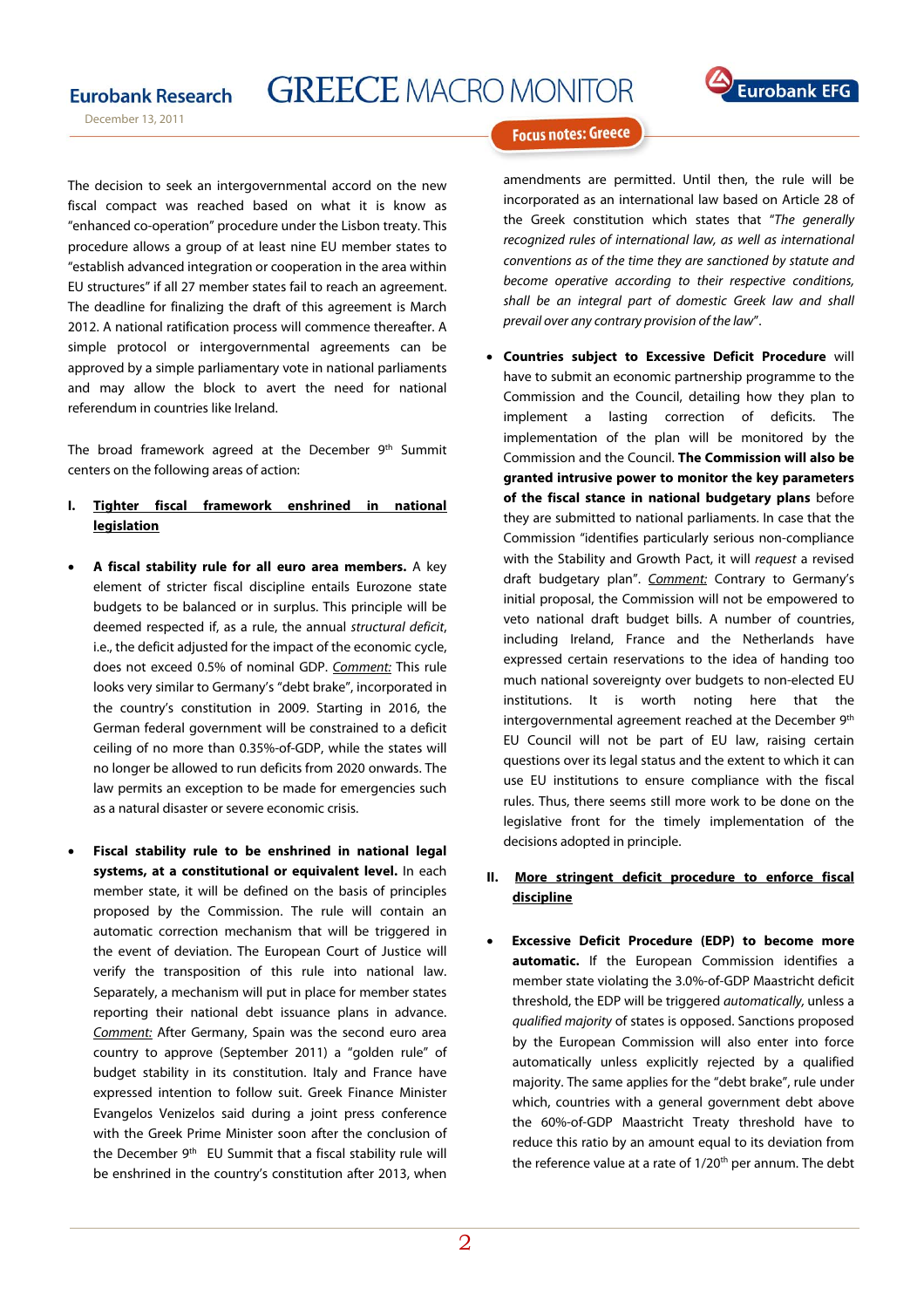

December 13, 2011

brake rule contains an exemption clause suggesting that, in extraordinary situations (i.e. severe recessions, national disasters) the country will be allowed to deviate from the rule and make some extraordinary expenditure. Comment: The above measures are based on the fiscal framework that incorporates the "six-pack" of legislative proposals, voted by the European Parliament on September 28, 2011, almost a year since the European Commission first proposed this package of law aiming to centralize economic decision-making in the EU. Until that time, the Council could impose a fine on a State subjected to the Excessive Imbalance Procedure if the latter had repeatedly failed to adopt the corrective measures by the set deadline. This would require a qualified majority of the European Council to trigger the sanctions after a proposal by the European Commission, a decision-making procedure that was criticized for providing the leeway for member states to form "blocking majorities". That said, it was not earlier easy to enforce the sanction mechanism and thus, fiscal discipline.

#### **III. Stronger policy coordination and governance**

 view to benchmarking best practices. Euro Summits will **Enhanced cooperation on issues essential for the smooth functioning of the euro area.** EU leaders agreed on creating a procedure to ensure that all economic policy reforms planned by member states will be discussed and coordinated at a euro area level, with a be held at least twice a year.

#### **IV. Strengthening the stability mechanisms**

• **The EFSF leveraging will be deployed rapidly**. Comment: As agreed at the October 26-27th Summit, the EFSF's lending capacity will be boosted via two schemes. Under the first scheme, the EFSF would create certificates that could guarantee up to a 20-30% of newly issued euro area sovereign bonds in case of sovereign default. The certificate could be detached after initial issue and be traded separately. Under the second scheme, the creation of one or more Co-Investment Funds (CIFs) would attract potential funding from private and public financial institutions and investors. The CIF would provide funding directly to euro area member states through the purchase of government bonds in the primary or secondary markets; such funding could, inter alia, be used by sovereigns for bank recapitalization. Both schemes, expected to be operational by January 2012, could be used simultaneously. Following comments by ECB



### **Focus notes: Greece**

President Mario Draghi at the December 8<sup>th</sup> press conference, the ECB will act as the EFSF's "operational agent", conducting bond buying operations on behalf of the rescue mechanism, without committing its own balance sheet. Contrary to an earlier proposition made by a task force headed by European Council President Herman Van Rompuy, the ESM will not be given a banking license to potentially allow it to leverage funds via the ECB. A proposal made by the President of the European Council for the issuance of Eurobonds reportedly met strong resistance from Germany on the basis that common debt issuance would risk creating moral hazard among highly-indebted euro area countries, by reducing their incentive to implement fiscal consolidation and structural reforms. Herman Van Rompuy will present a new report on the benefits of common issuance by March 2012. Longer-term, the issuance of Eurobonds as a natural outcome of fiscal union can not be entirely ruled out, provided that the latter has been well established and successfully tested.

- **Bring forward ESM launch date by nearly a year.**  European officials decided the permanent European Stability Mechanism (ESM) to come into force as soon as member states representing 90% of the capital commitments ratify it in their parliaments. The new target for the inception of the ESM is July 2012 vs. mid-2013 envisioned previously (votes in the ESM go according to each country's subscription key in the ECB's capital). According to the new plan, the existing rescue mechanism EFSF and the new ESM facility will co-exist in the period from mid-2012 to mid-2013, increasing the combined firepower available to contain contagion risks. Comment: The EFSF's present (uncommitted) resources are no higher than €250bn (out of the mechanism's total lending capacity of €440bn). With respect to the permanent rescue mechanism ESM, the total subscribed capital stands at €700bn (€620bn in callable + €80bn paid-in capital), with its total lending capacity being set at €500bn.
- **Changes to the ESM's voting framework.** In order to ensure that the ESM is in a position to take the necessary decisions in every case, voting rules will be changed to include an emergency procedure**.** Specifically, a **qualified majority of 85% of member votes** will replace the previously required rule of unanimous consent in case "the Commission and the ECB conclude that an urgent decision related to financial assistance is needed when the financial and economic sustainability of the euro area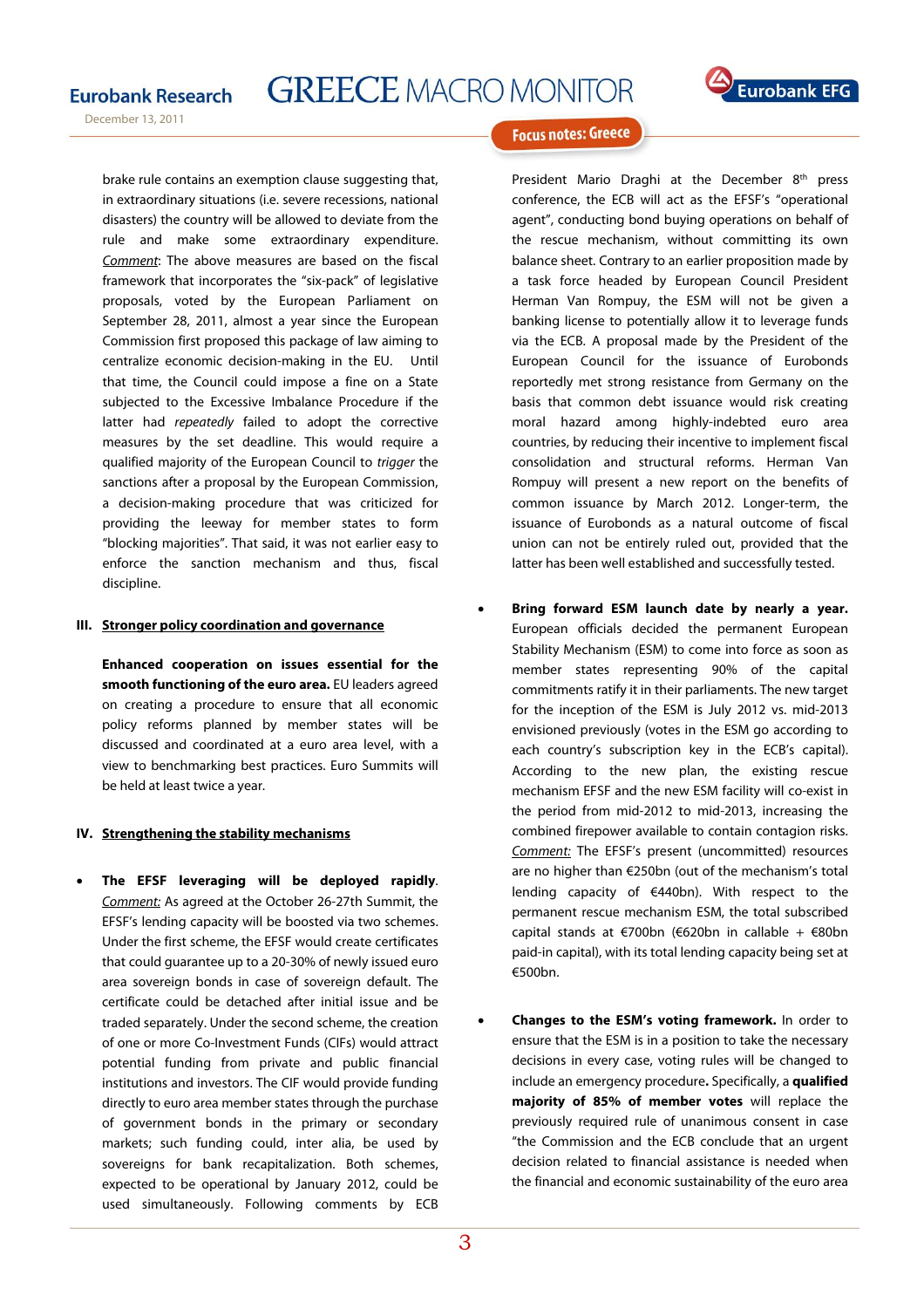

December 13, 2011



#### **Focus notes: Greece**

is threatened". Though, that remains subject to confirmation by the Finnish Parliament. Comment: Under this proposed change in the ESM's voting framework, small countries, including Slovakia, will loose the right to exercise a veto over ESM decisions. It is worth recalling that Slovakia did not participate in the first Greek rescue programme of €110bn approved in May 2010. At the same time, countries with at least a 15% voting share (i.e. Germany) could veto a rescue package that may risk derailing their own public finances. An official from the Finnish parliament said on Thursday that the country would not endorse a change in the ESM's voting rule without a two-thirds parliamentary majority.

- **Avoid explicit inclusion of PSI.** Aiming to help restore investor trust in government bonds of the periphery countries, EU leaders agreed to shift language with respect to an earlier requirement on the use of the ESM mechanism, compelling bondholders to accept losses in the event of a sovereign default or a debt restructuring. Regarding private investor involvement in new sovereign bailouts, the December 9<sup>th</sup> Summit statement read that the ESM will "strictly adhere to the well established IMF principles and practices". Moreover, EU leaders agreed that the decision made at the July  $21^{st}$  as well as the October 26-27<sup>th</sup> Summits to seek a voluntary privatesector involvement in Greece's debt restructuring constitutes a unique and exceptional case. Comment: Under Article 12 of the initial ESM framework, explicit PSI clauses would be included in all ESM bonds, stipulating that private bondholders would probably have to share some of the rescue costs, should a sovereign defaults or restructures its debt. At the December 9<sup>th</sup> Summit, EU leaders indicated that the proposed haircut on the notional value of private-held Greek government bonds is a one-off and that private investors would not necessarily be forced to take part in any future sovereign debt restructuring, a decision that may bode well for the ongoing negotiations on the Greek PSI. In his briefing to reporters shortly after the conclusion of the last EU Summit, Greek Prime Minister Loukas Papademos commented that the elimination of mandatory PSI from future government bailouts "will have a comforting market effect". As a reminder, the October 26-27 Summit Statement envisioned a 50 percent nominal reduction in the outstanding notional of privately-held Greek government debt, with an aim to facilitate a decline in the public debt ratio towards 120%-of-GDP by 2020.
- **Collective action clauses (CACs)** will still be included in

the terms and conditions of all new euro government bonds issued under the ESM mechanism, as previously agreed, preventing minority bondholders from blocking a debt restructuring for the majority of bond holders. Comment: The CACs allow a country to restructure its debt payments –either by extending the maturity of bonds, by reducing interest payments or by haircuts and write offsprovided that a majority of investors, typically 75%, agree. In return, lenders will receive a guarantee that a high portion of the debt will be re-paid at some point in time.

- EU leaders opened the door to an increase in the overall firepower of the two rescue mechanisms. Specifically, the EU Summit statement read that they will **reassess the adequacy of the overall ceiling of the EFSF/ESM** in March 2012, reflecting heightened contagion fears. Comment: According to the already agreed ESM treaty, the combined lending capacity of the EFSF and ESM should not exceed €500bn. Reportedly EU officials are mulling the idea to drop the combined EFSF/ESM lending limit amid concerns that it may not be high enough to contain contagion risks. Under this proposal, when the permanent ESM fund becomes operational, its €500bn of new lending capacity would come on top of the commitments already made by the EFSF.
- Besides the prospect of an increase in the overall lending ceiling of the EFSF/ESM mechanisms, the EU leaders "**will consider, and confirm within 10 days the provisions of additional resources for the IMF of up to EUR 200bn**", in the form of bilateral loans from national central banks to ensure that the Fund has enough resources to help sovereigns in financial need. According to the President of the European Council, Herman Van Rompuy, €150bn of the total will come from the euro area and the remainder from other EU countries. EU leaders will also look forward to similar contributions from the international community (probably from the BRICs or other G20 country). Comment: The MF involvement is undoubtedly a positive step in terms of increased available firepower to address the euro area sovereign debt crisis. However, IMF seniority issues for private investors may come under scrutiny while that specific role the IMF may have in supporting the EU is still unclear. Moreover, it is not yet clear what the size of individual contributions from euro area member states will be in this planned lending package to the IMF, with reports suggesting that the Bundesbank will be looking for approval from Bundestag before extending loans to the IMF. Greece, Portugal and Ireland which are already under an EU-IMF economic adjustment programme, will not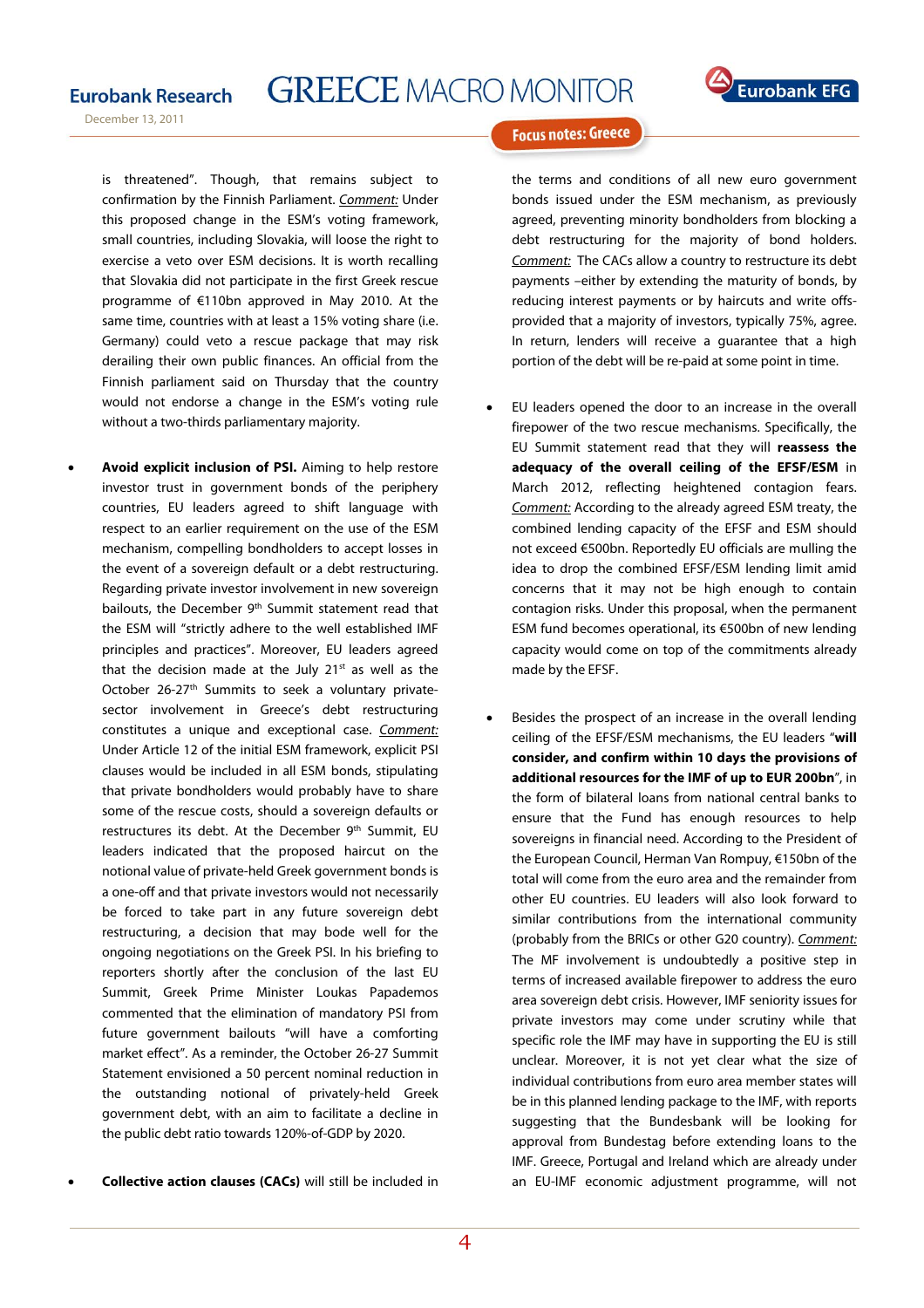



**Focus notes: Greece** 

probably contribute to the IMF loan. The decision of additional funding for the IMF followed Eurozone finance ministers' agreement in the November 29<sup>th</sup> Eurogroup to search for alternative solutions to complement the EFSF. Reportedly, Euzozone officials are seriously concerned that the rescue mechanism's lending capacity is no longer possible to be leveraged by 4-5 times, as planned initially, due to the recent sharp deterioration in market conditions.

### **ECB cuts key rate by a further 25bps, introduces additional liquidity support measures**

 facilities or any other type of credit facility with the European At its December policy meeting, the ECB delivered a widely expected 25bps cut in its key 2-week refi rate, reducing it to a new record low of 1.00%. The ECB also introduced additional liquidity support measures and widened considerably the pool of acceptable collateral to support bank lending and help normalize conditions in the euro area money market. However, ECB President Mario Draghi doused hopes that the Central Bank would take much more decisive action to tackle the debt crisis. He appeared to rule out any substantial expansion of the ECB's Securities Market Programme. Moreover, the ECB President downplayed the possibility of the central bank providing bilateral loans to the IMF to fund euro area governments on the basis that such a plan would be in contraction with article 123 of the Lisbon Treaty ("overdraft Central Bank or with the central banks of the Member States …. in favour of Union institutions, bodies, offices or agencies, central governments, regional, local or other public authorities, other bodies governed by public law, or public undertakings of Member States shall be prohibited…"). However, he was open to IMF support if funds were provided by non-euro area countries.

#### **Part II- Latest domestic fiscal and macro developments**

## **Q3-2011 national accounts: Non-seasonally adjusted real GDP declines by -5.0%YoY, following 7.4%YoY contraction in the prior month**

Greece's real GDP contracted by -5.03%YoY in Q3 2011, according to non-seasonally adjusted data released by ELSTAT last week. (The agency did not publish the corresponding seasonally-adjusted figures). This was the 12<sup>th</sup> consecutive negative reading (real GDP contracted by 7.4%YoY in Q2 and by 8.3%YoY in Q1 2011). Final consumption contracted by - 5.0%YoY in Q3 2011, remaining in a negative growth territory for the sixth consecutive quarter. Among other factors, this apparently reflects the continuing erosion of disposable

incomes as a result of the fiscal austerity program, higher unemployment and depressed consumer sentiment**.** The EC's consumer confidence index for Greece stood at -82.3 in November, not far from a record low of -73.6 hit in September 2011. Elsewhere, gross fixed capital formation (GFCF) contracted by -15.2%YoY in Q3 2011, remaining in recession for the 16<sup>th</sup> consecutive quarter. On a more encouraging note, exports of goods and services increased by 3.20%YoY and imports declined by -4.30%YoY, with the trade balance providing a positive contributor to overall GDP in Q3. (See Table 1).

| <b>Table 1: GDP Breakdown</b><br>(Non Seasonaly Adjusted, YoY, % of GDP) |                |          |          |                |  |  |
|--------------------------------------------------------------------------|----------------|----------|----------|----------------|--|--|
|                                                                          | <b>Q4 2010</b> | 01 2011  | Q2 2011  | <b>Q3 2011</b> |  |  |
| <b>Final</b>                                                             | $-10.90$       | $-9.20$  | -8.60    | -5.00          |  |  |
| Consumption                                                              |                |          |          |                |  |  |
| Households                                                               | $-8.90$        | $-8.30$  | $-7.20$  | $-5.50$        |  |  |
| General                                                                  | $-17.50$       | $-13.70$ | $-14.20$ | $-3.90$        |  |  |
| Government                                                               |                |          |          |                |  |  |
| <b>GFCF</b>                                                              | $-19.20$       | $-23.40$ | $-18.40$ | $-15.20$       |  |  |
| <b>Exports</b>                                                           | 13.10          | $-3.70$  | $-0.50$  | 3.20           |  |  |
| <b>Imports</b>                                                           | $-11.10$       | $-10.90$ | $-4.90$  | $-4.30$        |  |  |
| <b>GDP</b>                                                               | -8.60          | $-8.30$  | $-7.40$  | $-5.00$        |  |  |
| Source: ELSTAT                                                           |                |          |          |                |  |  |

**Note to Table 1:** ELSTAT has recently changed the methodology it uses to compile quarterly data for the general government transactions. Specifically, quarterly estimates for the years 2009- 2011 are now based on data mainly from direct sources, while for the period 2000-2008 estimates were made by allocating the annual results to the quarters. This affects the comparability of the 2008 and 2009 data. ELSTAT warns that its quarterly GDP growth figures between 2008 and 2009 should be treated with caution. Furthermore, due to the relatively short time span of the available quarterly general government data in the period Q1:2009-Q1:2011, the previously implemented method for the seasonal adjustment did not provide satisfactory results.

According to the local press, the 5<sup>th</sup> Review of the EC/ECB/IMF adjustment programme (not out yet) now estimates Greek real GDP to contract by 6.0% in 2011, and by a further 3.0% in 2012. A gradual return to positive growth rates is expected thereafter, with domestic output expected to expand by a modest 0.4% in 2013. Note that the 2012 Budget law forecasts respective real GDP declines of 5.5% and 2.8% in 2011 and 2012. A deeper that earlier expected recession this year and the next may complicate further the domestic fiscal outlook, with a number of reports speculating over the need for additional austerity measures in 2012 (i.e., beyond those already incorporated in the new budget), so as to facilitate fulfillment of next year's primary surplus target of 1.1%-of-GDP.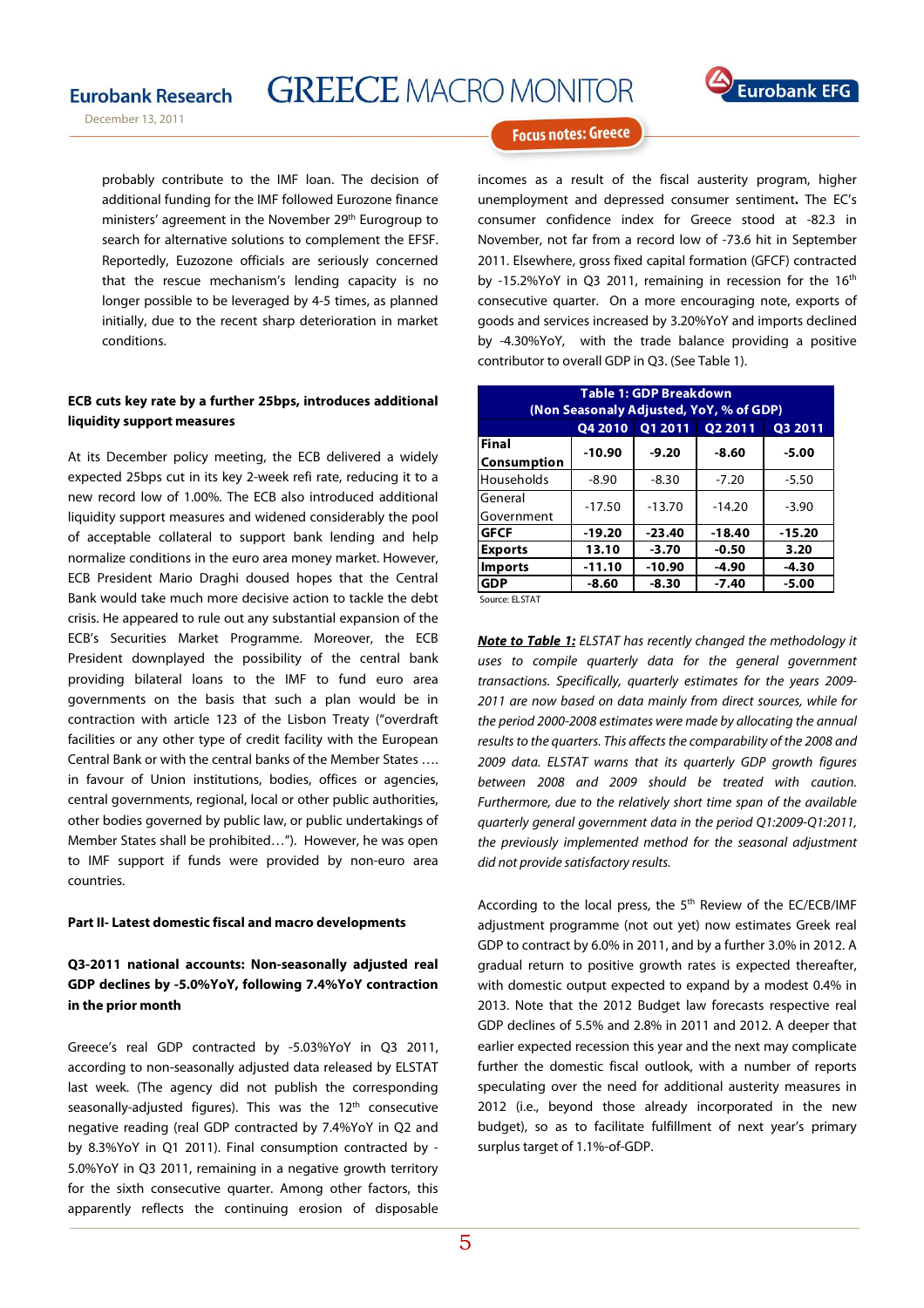# **Eurobank Research**

# **GREECE MACRO MONITOR**



**Focus notes: Greece** 

### **Preliminary State budget execution data for January-November 2011: central government deficit undershoot slightly revised official target**

Preliminary data for the execution of Greece's State budget showed that the central government deficit rose by 5.1%YoY in January-November 2011, reaching ca €20.52bn. This resulted into an undershooting of the revised 11-month official target by €0.55bn. Year-to-November net ordinary budget revenue declined by -3.1%YoY to €43.8bn, while tax refunds increased by 8.1%YoY over the same period. For the year 2011 as a whole, the State budget targets a 0.9%YoY increase in ordinary budget revenue. To achieve this, the government needs to generate additional revenue of €7.48bn in the remainder of FY-2011. (Note that according to ESA95 accounting rules, a number of receipts materializing in the first couple of months of 2012 may still be recorded as 2011 revenue). Yet, any serious shortfall relative to this year's budgetary targets may raise the need for addition austerity measures (i.e., beyond those already included in the new budget), so as to facilitate fulfillment of the the 2.8%-of-GDP deficit target in 2012.

On the expenditure side, ordinary budget outlays for the year-to-November 2011 totaled ca €62.71bn, a 6.2% YoY increase. This was mainly the result of a 3.0%YoY increase in primary expenditure over the first eleven months of this year, mainly as a result of: **a)** higher transfers to social security funds by €1.61bn due to lower social security contributions, **b)** higher grants by €0.41bn to the Employment Agency for unemployment benefits and **c)** higher transfers to hospitals (by €1.06bn) to pay old debts.

Interest payments for year-to-November 2011 increased by 20.4%YoY. In the public investment budget (PIB), year-to-November 2011 revenue increased by 81.2% YoY, amounting to €2.64bn. On the other hand, PIB expenditure was down by 40.1%YoY to €4.29bn.

| Table 2: January-to-November 2011 Budget execution                            |                                     |                           |                            |                                                          |                            |  |  |
|-------------------------------------------------------------------------------|-------------------------------------|---------------------------|----------------------------|----------------------------------------------------------|----------------------------|--|--|
| <b>Ordinary Budget</b>                                                        | Jan-Nov.<br>2010<br>$(\epsilon$ bn) | Jan-Nov.<br>2011<br>(Ebn) | Jan-Nov.<br>2011<br>(%YoY) | <b>2011 new</b><br>target<br>Jan-Nov.<br>$(\epsilon$ bn) | Annual<br>target<br>(%YoY) |  |  |
| 1. Net Revenue (a-b-c)                                                        | 45.24                               | 43.83                     | $-3.1$                     | 44.05                                                    | 0.9                        |  |  |
| a. Gross revenue                                                              | 49.58                               | 47.72                     | $-3.7$                     | 48.04                                                    | $-1.7$                     |  |  |
| b. NATO revenue                                                               | 0.01                                | 0.03                      | 145.5                      | 0.03                                                     | 67.5                       |  |  |
| c. Special revenue from<br>licensing public rights                            | 0.00                                | 0.79                      |                            | 0.51                                                     |                            |  |  |
| c. Tax refunds                                                                | 4.35                                | 4.70                      | 8.1                        | 4.54                                                     | $-6.0$                     |  |  |
| 2. Expenditure<br>$(\alpha+\beta+\gamma+\delta+\epsilon+\sigma\tau)$          | 59.05                               | 62.71                     | 6.2                        | 63.50                                                    | 3.8                        |  |  |
| a. Primary expenditure                                                        | 45.07                               | 46.41                     | 3.0                        | 46.92                                                    | $-0.7$                     |  |  |
| <b>B. Transfer to hospitals</b><br>for the settlement of<br>part of past debt | 0.35                                | 0.43                      | 25.8                       | 0.45                                                     | 22.6                       |  |  |
| y. NATO expenditures                                                          | 0.01                                | 0.01                      | $-20.1$                    | 0.03                                                     | 20.8                       |  |  |
| δ. Military procurement                                                       | 0.60                                | 0.27                      | $-55.0$                    | 0.48                                                     | $-41.0$                    |  |  |
| s. Forfeiture of<br><b>Government Guarantees</b>                              | 0.11                                | 0.04                      | $-66.9$                    | 0.05                                                     | 62.1                       |  |  |
| στ. Interest costs                                                            | 12.90                               | 15.54                     | 20.4                       | 15.57                                                    | 23.9                       |  |  |
| <b>Public Investment</b>                                                      |                                     |                           |                            |                                                          |                            |  |  |
| <b>Budget (PIB)</b>                                                           |                                     |                           |                            |                                                          |                            |  |  |
| 3. Revenue                                                                    | 1.46                                | 2.64                      | 81.2                       | 2.62                                                     | 9.5                        |  |  |
| 4. Expenditure                                                                | 7.16                                | 4.29                      | $-40.1$                    | 4.23                                                     | $-18.5$                    |  |  |
| 5. Budget deficit (-) or                                                      |                                     |                           |                            |                                                          |                            |  |  |
| budget surplus (+)<br>$(1-2+3-4)$                                             | $-19.52$                            | $-20.52$                  | 5.1                        | $-21.06$                                                 | 1.2                        |  |  |

Source: Ministry of Finance

**In other domestic news,** the unemployment rate fell to 17.5% in September 2011, from a record 18.4% reported in the prior month. With respect to domestic price developments, consumer price inflation came in at 2.9%YoY in November 2011, easing slightly from 3.0%YoY in the period month. On a month-onmonth basis, inflation rose by 0.2% last month. According to the most recent Troika forecasts (Oct 2011), headline inflation in 2011 is expected to average around 3%, with the corresponding reading percent, while constant-tax inflation was forecasted at 1.5%. Note that constant tax inflation excludes hikes in VAT and excise taxes.

### **What's behind the poor performance of State budget revenue in recent months?**

The points below highlight the main trends in central government revenue, as reflected in the State budget execution data for the first 10 months of this year. (Detail breakdown of November 2011 data not published yet):

― Lower State receipts from the personal income tax (by ca 12% YoY), as a result of the reductions in average wages and pensions as well as lower employment vs. the same period a year earlier. Total personal income tax revenue in the 10 months to October covered around 80.1% of the corresponding downwardly-revised full-year target for 2011;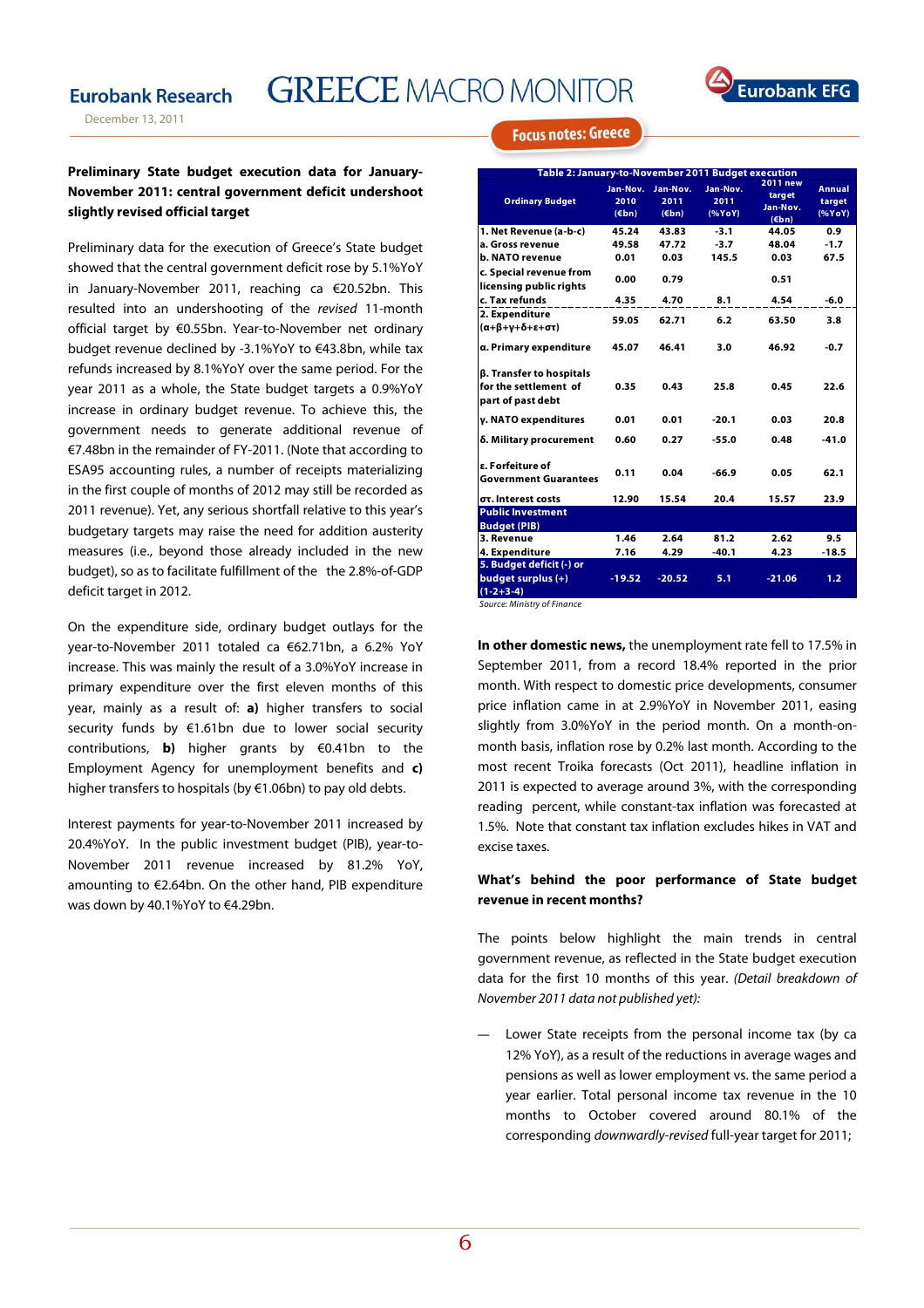# **GREECE MACRO MONITOR**

December 13, 2011

**Eurobank Research** 



**Focus notes: Greece** 

- Lower receipts from corporate taxation (by ca 13.3% YoY) due to reduced business profitability. Total revenue from corporate taxation in the 10 months to October covered around 80% of the corresponding fullyear target for 2011;
- Lower revenues from the special consumption taxes on fuels, tobacco and alcoholic beverages, as a result of reduced consumer demand for such products;
- Lower VAT revenue, despite repeated increases in main VAT rates (twice in both 2010 and 2011). In the 10 months to October, total VAT revenues were down by ca 2.1% YoY, covering around 86% of the corresponding full-year target. Starting in July 2011, the government allowed the payment of the value added tax in three equal monthly installments; this has apparently weighed on State budget revenues in recent months, especially taking into account that VAT receipts accounted for as much as 34.4% of total ordinary budget revenue in the first 10 months of 2011. By comparison, income tax revenue (personal, corporate and other income taxes) cumulatively accounted for ca 25% of ordinary budget revenue over the same period;
- ― Delays in the collections of other revenue, including in the payment of outstanding tax arrears to the State as a result of the tax amnesty implemented in 2010 as well as in a number of real estate taxes and special levies. Such delays can be mainly attributed to a multitude of bureaucratic and other problems hindering the efficiency of the tax collection mechanism;
- ― Increased tax returns (by 14.2% YoY) in January-October 2011, compared to a corresponding full-year target for a 6% decrease. In an effort to increase VAT compliance, the government introduced last year a measure linking tax returns on declared personal incomes for 2010 with retail sales receipts submitted to the tax authority. The government has already modified that measure so as to contain the total amount of tax returns in the settlement of 2011 incomes;

### **Recent trends in central government spending and public investment expenditure**

From the spending side, the overshooting of the ordinary budget primary expenditure target in the first 10 months of the year can be attributed to:

Increased social transfers in the form of e.g. unemployment benefits. Ordinary budget primary expenditure - excluding grants to hospitals for the settlement of past debts, NATO & defense-related outlays as well the activation of State guarantees on outstanding debt of entities outside the general government - grew by ca 2.5% YoY in the 10 months to October 2011 against an upwardly-revised full year budget target of +0.3% YoY.

Regarding the execution of the public investment budget (PIB), the latest available data suggest that it has contributed significantly to the containment of the overall central government deficit in the 10 months to October as a result of:

- Significantly lower public investment outlays comparing to the same period a year earlier (-37.4% YoY) and relative to a full-year budget target of -10.6%; and
- ― Higher PIB revenue (by 38.1% or €521mn vs. the first 10 months of last year).

As an overall assessment, the most significant contributors to the year-on-year widening in the central government deficit in the first 10 months of this year were:

- Higher interest expenditure
- Lower indirect tax receipts (from VAT, special consumption & other taxes)
- Higher tax refunds

On the other hand, the sharp reduction in public investment outlays was the most significant factor preventing a more sizeable widening in the central government deficit (see Table 1).

**Table 1**

Contributors to the 11.2% YoY rise of the central governent deficit in Jan-Oct 2011(\*) *In percentage terms* 

| Ordinary budget gross revenue       | 57.8%     |
|-------------------------------------|-----------|
| of which                            |           |
| Direct tax receipts                 | $-3.3%$   |
| Indirect tax receipts               | 81.7%     |
| Other ordinary budget revenue       | $-20.6%$  |
| Tax refunds                         | 25.8%     |
| Ordinary budget primary expenditure | 48.4%     |
| Interest payments                   | 122.7%    |
| Other ordinary budget outlays       | $-16.4%$  |
| Public investment budget            | $-137.5%$ |
| Total                               | 100.0%    |

Source: MoF, Eurobank Research

(\*) Positive sign means respective item has contributed to a rise in the overall deficit by x% (and vise versa)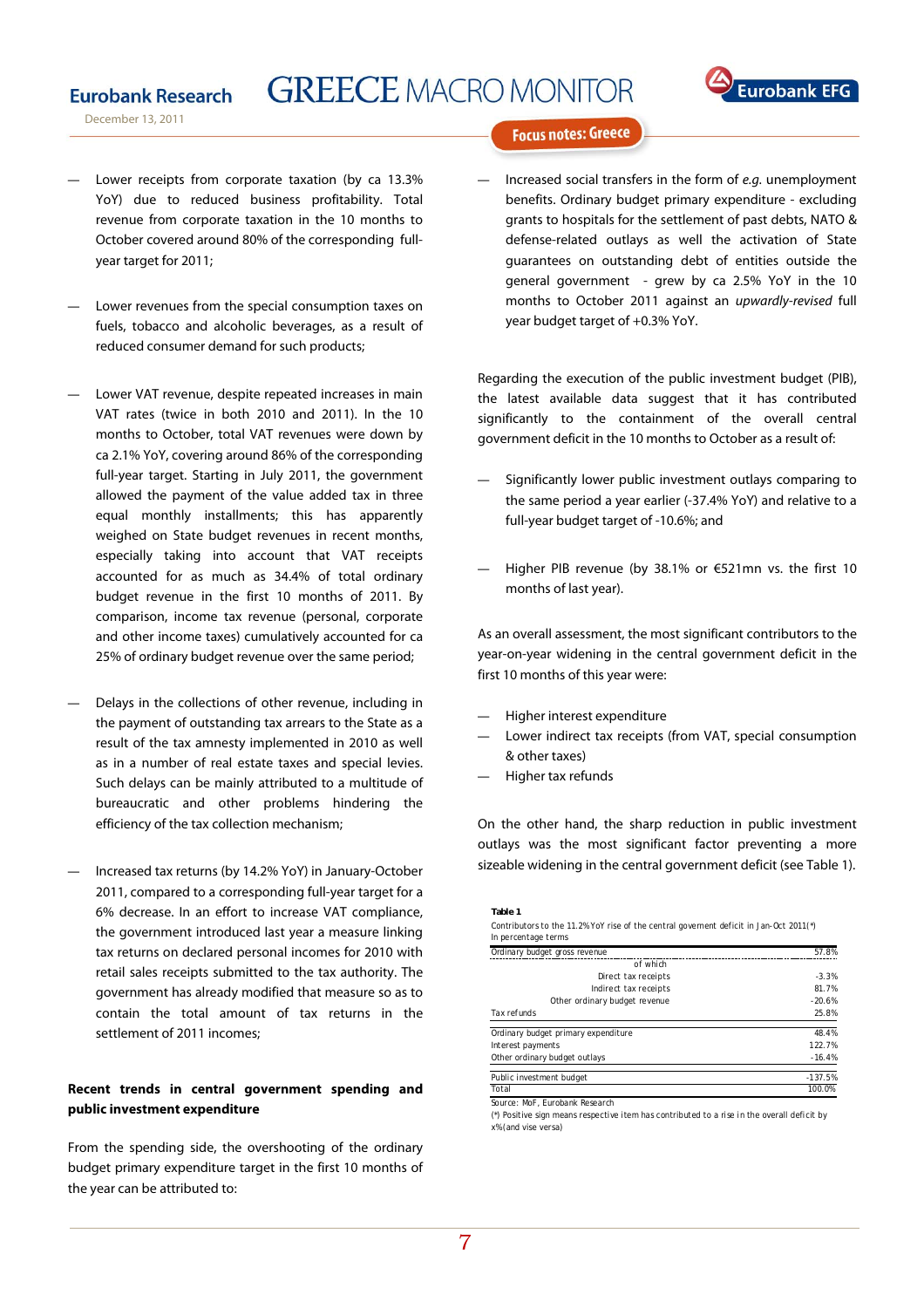## **Eurobank Research**

December 13, 2011

# **GREECE MACRO MONITOR**



**Focus notes: Greece** 

#### **State budget execution: Full-year outlook**

Looking ahead, State budget revenue in December (and, again, from the beginning of next year) are expected to derive support from a number of recently announced measures including, among others:

- ― A recent special solidarity levy imposed on annual declared incomes in excess of €12,000
- ― A flat €300 levy on the self employed
- A recently announced levy on property assets (to be collected via electricity bills)

(Collections of the aforementioned levies are expected to be completed by Feb 2012)

- 2011 revenues are also expected to derive more support from an earlier reduction in the tax exempt threshold for personal incomes to 8k/annum from 12k/annum for individuals of 30-65 years of age. (More recently, the tax except threshold was reduced further to 5k/annum)
- ― The completion of the most recent tax amnesty
- ― Receipt of a multitude of other special taxes, including those based on objective criteria
- ― The equalization of special consumption tax rates on heating oil and motor fuels in 2012

For the spending side, the phasing in (as of 1.11.2011) of the equal-pay-for-equal-work scheme (Single Payment Authority), a significant reduction in higher pensions and a number of other recently announced measures are expected to contribute to the containment of government outlays in the last months of 2011 and beyond

From a longer-term perspective, the anti-tax evasion bill voted in parliament in April 2011 is expected to deliver concrete results, though it is not entirely clear at this point whether the aforementioned bill has so far contributed to a significant reduction in tax avoidance.

### **Overshooting risks to the 2011 general government deficit target?**

In this section we provide a brief analysis on recent fiscal developments related to the execution of the general government budget in January-October 2011 (latest available data). Please note that, in addition to the State budget (central government level) the general government budget also incorporates: **a)** a number of extrabudgetary funds; **b)** local governments; and **c)** social security funds.

According to monthly cash data for the execution of the general government budget, the cumulative fiscal deficit in the 10 months to Oct. 2011 reached ca €23,145mn (or 10.6%-ofprojected GDP). By comparison, the draft 2012 budget forecasts the full-year general government deficit (ESA-95 terms) to reach 9%-of-GDP in 2011 (i.e., to overshoot by 0.5ppt-of-GDP the upwardlyrevised official target of 8.5%-of-GDP for this year).

Although the latest available data are provided on a cash basis (and thus, not being directly comparable to ESA-95 data), the widening of the general government deficit in the first 10 months of this year points to overshooting risks surrounding the full-year target (unless significant primary surpluses are generated in Nov-Dec.).

A particularly worrying development is also the continuing accumulation of government arrears (up by €1.33bn in the first 10 months of this year to €6.67bn in October 2011).

Overall, it appears that the general government deficit for 2011 is likely to exceed earlier forecasts, reaching levels in excess of 9.5%-of-GDP. Full-year data for the general government deficit will not be published before Feb. 2012).

#### **2012 Budget: Main Targets & Assessment**

(Excerpt from our Nov 22, 2011 Greece Macro Monitor, http://www.eurobank.gr/Uploads/Reports/FOCUSGreece%20No vember%2022%202011ii.pdf )

The 2012 budget is framed around a particularly adverse macroeconomic environment, envisioning a real GDP growth decline of 2.8%, after an expected contraction of 5.5% this year. Domestic inflation is expected to decelerate further in 2012, averaging 0.6% vs. 2.8% in 2011. (Note: According to a number of foreign contacts, the  $5<sup>th</sup>$  IMF Review (not out yet) will forecast Greek real GDP to contract by 6% in 2011 and by a further 3% in 2012!)

As to the main targets of the new budget, the general government deficit (ESA-terms) is seen declining to 5.4%-of-GDP in 2012, from 9.0%-of-GDP in 2011. That is, assuming full implementation of the new PSI deal envisaged in the October 26-27 EU Summit Statement. Furthermore, the general government's primary balance (which excludes interest rate payments) is seen switching into a surplus of 1.1%-of-GDP, following deficits of 1.8%-of-GDP this year and 4.7%-of-GDP in 2010.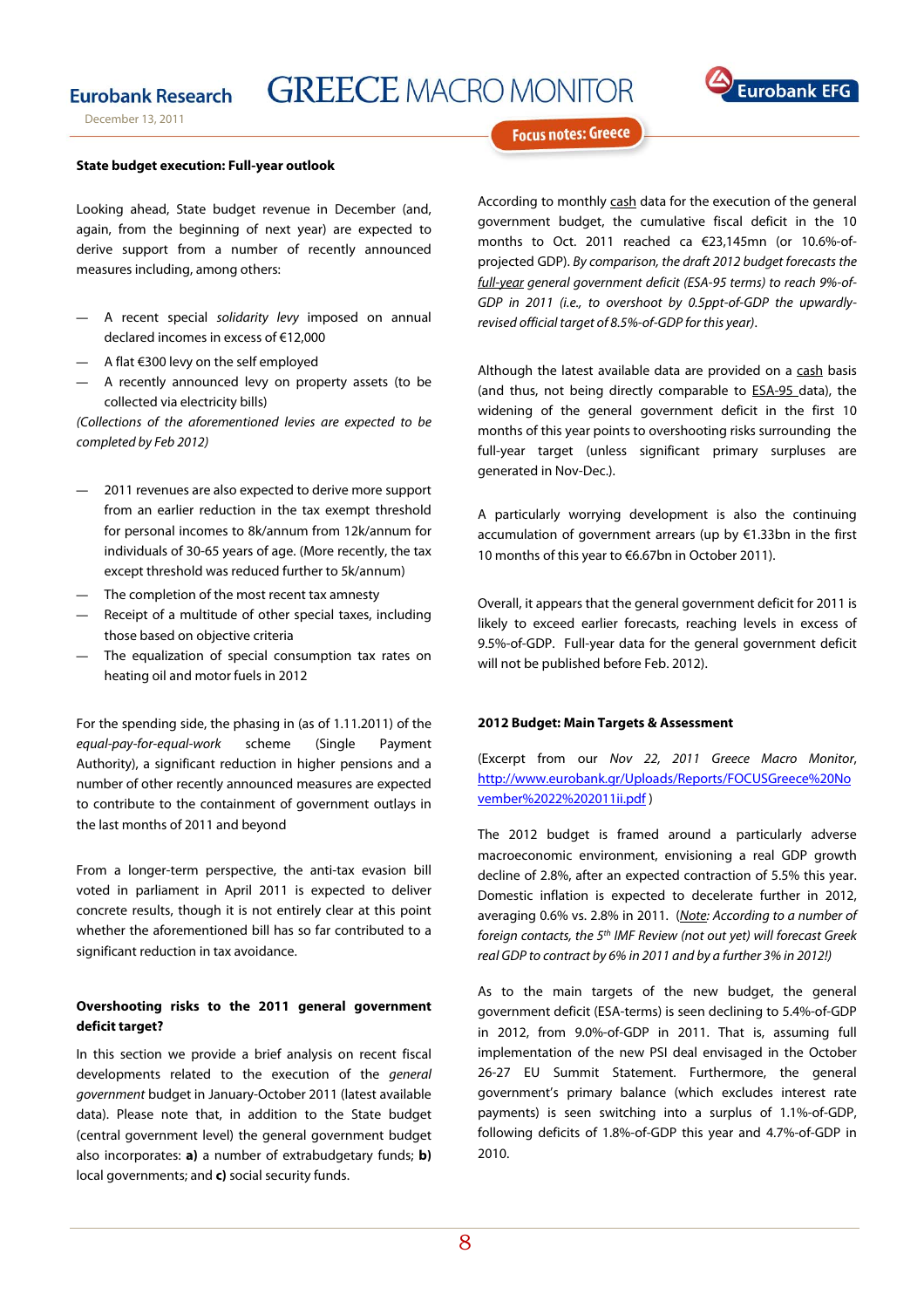# **GREECE MACRO MONITOR**

December 13, 2011

**Eurobank Research** 



**Focus notes: Greece** 

The beneficial impact of the new PSI on the 2012 budget mainly stems from lower interest rate payments on the privately-held government debt. Excluding this effect – and on a ceteris paribus basis – the 2012 general government deficit is seen falling to 6.7%-of-GDP.

As a reminder, the October 26-27 Summit Statement envisioned a 50 percent nominal reduction in the outstanding notional of privately-held Greek government debt, with an aim to facilitate a decline in the public debt ratio towards 120%-of-GDP by 2020.

Naturally, realized savings in 2012 due to lower interest pate payments on privately-held Greek government debt will be a function of the final structure of the new PSI (e.g. notional discounts & coupon rates of new bonds), which remains unknown at this point.

The implementation of the PSI bond exchange is projected to facilitate an incremental reduction of the overall general government deficit (ESA-95) in 2012 by ca €2.36bn (or around 1.3ppt-of-GDP). This is expected to result from the interplay of lower interest rate payments (by ca €5.15bn or 2.4ppt-of-GDP) and the ensuing losses infected on domestic social security funds' bond portfolios.

### **Fiscal multipliers and the efficiency of the applied austerity program**

Last year, total fiscal measures worth ca €23.5bn were implemented to reduce the general government deficit by €12.1bn (from €36.3bn in 2009 to €24.3bn in 2010). This implies an efficiency coefficient of 0.515 (=12.1/23.5) for the fiscal adjustment measures applied in  $2010<sup>1</sup>$ .

In 2011, it is estimated that total measures worth €19.4bn (or ca 8ppt-of-GDP) have been applied to reduce the deficit by ca €5.6bn (from €24.3bn in 2010 to €18.7bn targeted in 2011). This implies an efficiency coefficient of 0.29 (=5.6/19.4) of the fiscal adjustment measures applied in 2011. In other words, for every one euro of austerity measures applied (i.e., in the form of expenditure reductions and/or higher taxes) the fiscal deficit was actually reduced by only 0.29 euros.

The apparent worsening of the estimated efficiency coefficient of fiscal measures is a worrying development, purportedly relating to higher interest rate payments in 2011 (up by ca  $E$ 2.9bn from last year) and the impact of the economic recession on ordinary budget revenue and expenditure.

Finally, according to the latest OECD estimates, the applied fiscal austerity program slashed some 3.6ppts off Greece's nominal GDP in 2010 (estimated fiscal multiplied: 0.35). In 2011, the austerity measures are expected to reduce nominal GDP by a further 3.4ppts (estimated fiscal multiplied: 0.38).

<sup>&</sup>lt;sup>1</sup> OECD Economic Surveys: Greece, August 2011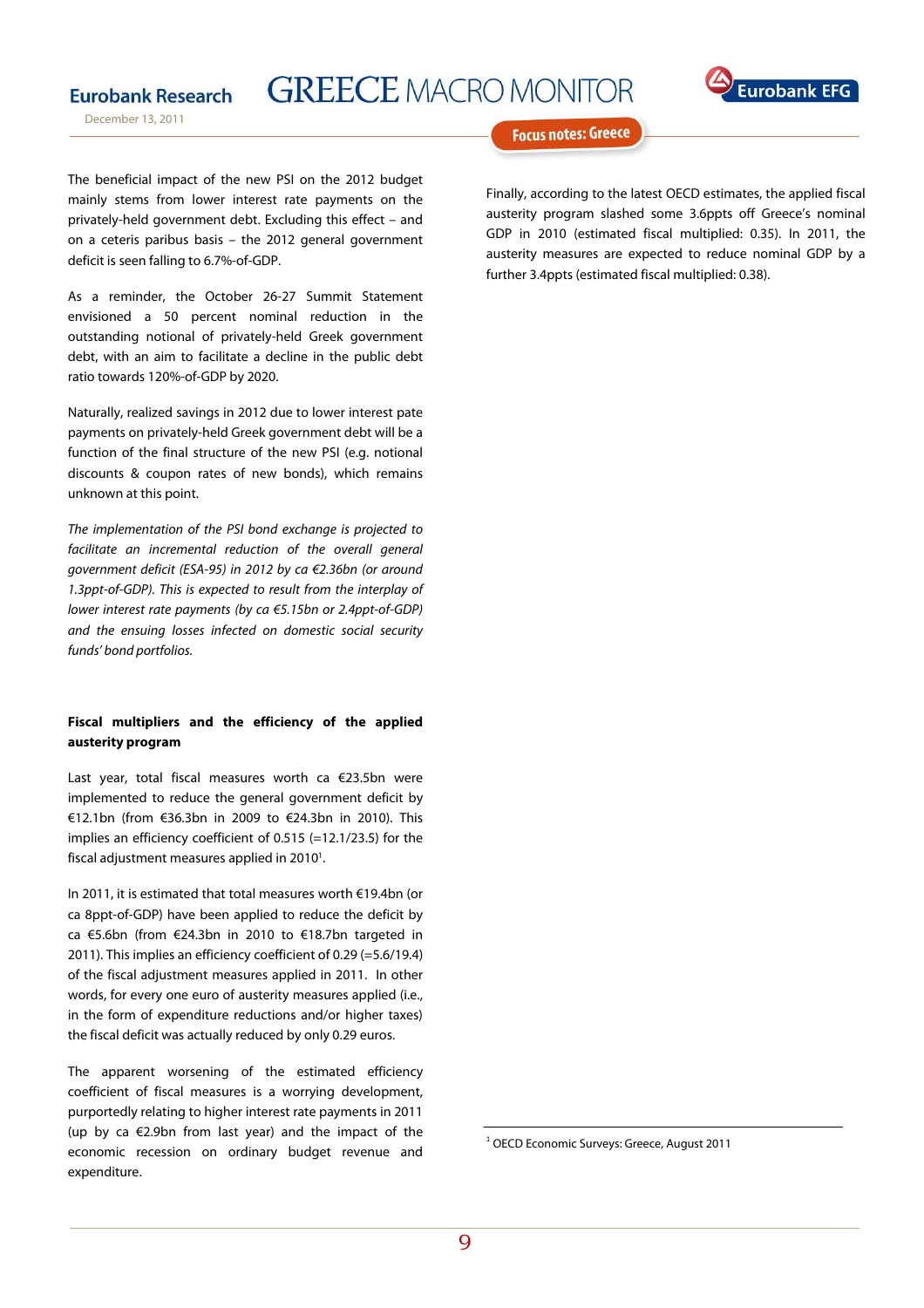# **Eurobank Research**

# **GREECE MACRO MONITOR**



December 13, 2011

**Focus notes: Greece** 

| <b>Table 3: Greece-Key Indicators</b>                                                        |                   |         |         |               |         |                          |  |  |
|----------------------------------------------------------------------------------------------|-------------------|---------|---------|---------------|---------|--------------------------|--|--|
|                                                                                              | Last              | ytd     | 2010    | 2009          | 2008    | 2007                     |  |  |
| <b>Macroeconomic indicators</b>                                                              |                   |         |         |               |         |                          |  |  |
| GDP growth (%YoY)*                                                                           | $-5.0$ (Q3 11)    |         | $-3.5$  | $-3.2$        | $-0.2$  | 3.0                      |  |  |
| Budget deficit (% of GDP, forecast for last)                                                 | $-9.0$            | ÷       | $-10.8$ | $-15.8$       | $-9.9$  | $-6.8$                   |  |  |
| Gross public debt (% of GDP, forecast for last)                                              | 161.7             | ÷,      | 144.9   | 129.3         | 113.0   | 107.4                    |  |  |
| <b>CPI</b>                                                                                   | 2.9 (Nov. 11)     | 2.4     | 4.7     | 1.2           | 4.2     | 2.9                      |  |  |
| Unemployment rate                                                                            | 17.5 (Sept. 11)   | 35.9    | 14.8    | 10.2          | 8.9     | 8.9                      |  |  |
| Labor Cost (%YoY)                                                                            | $-5.2$ (Q2 11)    | $-11.7$ | $-4.2$  | 3.6           | 0.6     | 3.5                      |  |  |
| Economic Sentiment (index level-period average)                                              | 68.6 (Nov. 11)    | 73.0    | 75.1    | 76.3          | 76.1    | 94.9                     |  |  |
| <b>Consumer indicators</b>                                                                   |                   |         |         |               |         |                          |  |  |
| Private consumption in constant prices (%YoY)                                                | $-5.5$ (Q3 11)    | $-5.5$  | $-3.6$  | $-1.3$        | 4.0     | 3.7                      |  |  |
| Retail sales excl. fuels & lubricants volume (% YoY)                                         | $-5.2$ (Sept. 11) | $-21.2$ | $-6.9$  | $-9.3$        | $-1.4$  | 2.3                      |  |  |
| New private passenger car registrations (%YoY-cumulative ytd)                                | $-16.5$ (Nov. 11) | $-33.1$ | $-35.6$ | $-17.8$       | $-4.5$  | 4.5                      |  |  |
| Consumer confidence (index level - period average)                                           | $-82.3$ (Nov. 11) | $-73.3$ | $-63.4$ | $-45.7$       | $-46.0$ | $-28.5$                  |  |  |
| Retail trade expectations (index level - period average)                                     | -34.9 (Nov. 11)   | $-35.3$ | $-33.7$ | $-15.4$       | 14.2    | 34.2                     |  |  |
| Industrial-activity indicators                                                               |                   |         |         |               |         |                          |  |  |
| Industrial production (% YoY)                                                                | $-12.2$ (Oct. 11) | $-9.5$  | $-5.2$  | $-6.8$        | -8.2    | 2.0                      |  |  |
| Capacity utilization in industry (index level-period average rate)                           | 66.0 (Oct. 11)    | 67.7    | 68.6    | 70.5          | 75.9    | 77.0                     |  |  |
| Industrial confidence (index level - period average)                                         | $-23.6$ (Nov. 11) | $-20.4$ | $-22.5$ | $-28.4$       | $-5.9$  | 5.2                      |  |  |
| Manufacturing PMI (index level - period average)                                             | 40.5 (Oct. 11)    | 44.0    | 43.8    | 45.4          | 50.4    | 53.8                     |  |  |
| Construction sector & other investment-activity indicators                                   |                   |         |         |               |         |                          |  |  |
| Cross fixed capital formation in constant prices (% YoY)                                     | $-15.2$ (Q3 11)   |         | $-9.2$  | $-23.1$       | $-5.5$  | 13.1                     |  |  |
| Housing investment in constant prices (% YoY)                                                | $-23.5$ (Q3 11)   | J.      | $-18.4$ | $-20.2$       | $-25.8$ | $-5.8$                   |  |  |
| Other construction in constant prices (% YoY)                                                | $-15.7$ (Q3 11)   | ÷,      | $-5.9$  | 18.2          | 44.3    | $-5.5$                   |  |  |
| Private building permits volume (% YoY-cumulative ytd)                                       | -37.4 (Feb. 11)   | $-58.8$ | $-24.1$ | $-26.8$       | $-17.3$ | $-5.0$                   |  |  |
| Construction confidence (index level - period average)                                       | -70.2 (Nov. 11)   | $-69.0$ | $-55.4$ | $-39.5$       | $-9.6$  | -9.2                     |  |  |
| Balance-of-Payments statistics (€-terms)<br>Tourism revenues (% YoY-cumulative ytd)          | 7.1 (Sept. 11)    | 9.5     | $-7.6$  | $-10.6$       | 2.8     | $-0.3$                   |  |  |
| Transportation revenues (% YoY-cumulative ytd)                                               | $-5.3$ (Sept.11)  | $-10.8$ | 13.8    | $-29.4$       | 13.3    | 18.3                     |  |  |
| Customs-based statistics ( $\epsilon$ - terms)                                               |                   |         |         |               |         |                          |  |  |
| Goods exports (% YoY-cumulative ytd)                                                         | 28.8 (Sept. 11)   | 37.5    | 11.3    | $-19.5$       | 4.5     | 3.8                      |  |  |
| Goods exports to EU (% YoY-cumulative ytd)                                                   | 18.7 (Sept. 11)   | 13.4    | 9.2     | $-21.5$       | 4.1     | 25                       |  |  |
| Goods exports to non-EU countries (% YoY-cumulative ytd)                                     | 55.3 (Sept. 11)   | 50.1    | 12.9    | -18.6         | 3.5     | $-20.9$                  |  |  |
| Goods imports (% YoY-cumulative ytd)                                                         | $-7.4$ (Sept. 11) | $-9.3$  | $-4.4$  | $-21.8$       | 11.2    | 9.3                      |  |  |
| Goods imports from EU (% YoY-cumulative ytd)                                                 | 0.5 (Sept. 11)    | $-7.2$  | $-13$   | $-17.8$       | 5.4     | 16.4                     |  |  |
| Goods imports from non-EU countries (% YoY-cumulative ytd)                                   | -22.3 (Sept. 11)  | $-16.5$ | $-0.3$  | $-35.6$       | 10.9    | 0.6                      |  |  |
| Domestic MFI credit to domestic enterprises & households (oustanding balances and net flows) |                   |         |         |               |         |                          |  |  |
| Private sector (% YoY)                                                                       | $-2.2$ (Oct. 11)  | $-2.6$  | 0.0     | 4.2           | 15.9    | 21.5                     |  |  |
| Enterprises (% YoY)                                                                          | $-0.4$ (Oct. 11)  | $-1.3$  | 1.1     | 5.2           | 18.9    | 20.8                     |  |  |
| Households (% YoY)                                                                           | $-3.6$ (Oct. 11)  | $-3.6$  | $-1.2$  | 3.1           | 12.6    | 22.2                     |  |  |
| Housing loans (% YoY)                                                                        | $-2.4$ (Oct. 11)  | $-2.0$  | $-0.3$  | 3.7           | 11.2    | 21.5                     |  |  |
| Consumer credit (% YoY)                                                                      | $-6.7$ (Oct. 11)  | $-4.8$  | $-4.2$  | 2.0           | 16.0    | 22.4                     |  |  |
| Private-sector credit outstanding (% GDP) *                                                  |                   |         |         |               |         |                          |  |  |
| Total domestic enterprices & households                                                      | 115.3 (Oct. 11)   |         | 113.4   | 107.8         | 107.2   | 96.7                     |  |  |
| Domestic households                                                                          | 52.3 (Oct. 11)    | ÷       | 52.0    | 51.7          | 50.3    | 46.7                     |  |  |
| Stock Indices***                                                                             |                   |         |         |               |         |                          |  |  |
| Athex General Index (level, %ytd, end of year level 2007-10)                                 | 661.8             | $-53.2$ | 1413.9  | 2196.2 1786.5 |         | 5178.8                   |  |  |
| FTSE/ASE 20 Index (level, %ytd, end of year level 2007-10)                                   | 255.9             | $-61.4$ | 663.1   | 1125.4        | 932.5   | 2752.5                   |  |  |
| Athex Banks Index (level, %ytd, end of year level 2007-10)                                   | 247.5             | $-80.2$ | 1251.0  | 2661.7 1899.4 |         | 7296.4                   |  |  |
| Baltic Dry Index (level, %ytd, end of year level 2007-10)                                    | 1930.0            | 8.9     | 1773.0  | 3005.0        | 774.0   | 9143.0                   |  |  |
| <b>Bond/CDS</b> spreads ***                                                                  |                   |         |         |               |         |                          |  |  |
| 10yr Bond Spead over Bund (bp, %ytd, end of year level 2007-10)                              | 3293.0            | 246.3   | 950.9   | 238.7         | 227.4   | 32.2                     |  |  |
| 5yr Bond Spread over Bund (bp, %ytd, end of year level 2007-10)                              | 5251.3            | 351.5   | 1163.1  | 254.2         | 264.3   | 21.2                     |  |  |
| 2yr Bond Spread over Bund (bp, %ytd, end of level year 2007-10)                              | 14410.6           | 1170.3  | 1134.4  | 211.9         | 240.1   | 26.8                     |  |  |
| 5yr CDS Spread (bp, %ytd, end of year level 2007-10)                                         | 10304.7           | 893.4   | 1037.3  | 282.8         | 238.0   | $\overline{\phantom{a}}$ |  |  |
| <b>T-Bills, Auction Rate</b>                                                                 |                   |         |         |               |         |                          |  |  |
| 26-Weeks average rate (%, last auction, last auction of year)                                | 4.89              |         | 4.82    | 0.35          | 5.09    | 4.18                     |  |  |
| 13-Weeks average rate (%, last auction, last auction of year)                                | 4.63              |         | 4.10    | 0.59          | 4.46    | 4.14                     |  |  |

Source: Hellenic Statistical Authority, PDMA, Bank of Greece, ECOWIN, AMECO, Bloomberg, Eurobank EFG Research

\* Non-seasonally adjusted GDP data were used for columns Last and ytd. Seasonally adjusted data not available. Growth rates for 2007-10 include the recent ELSTAT's revision.

\*\* 2011 GDP forecast at market prices (€ 230 bn) from the 2012 Budget was used.

\*\*\*As of 12/12/2011. Note that from mid-September 2011 Greek CDS spreads are prised on an upfront basis